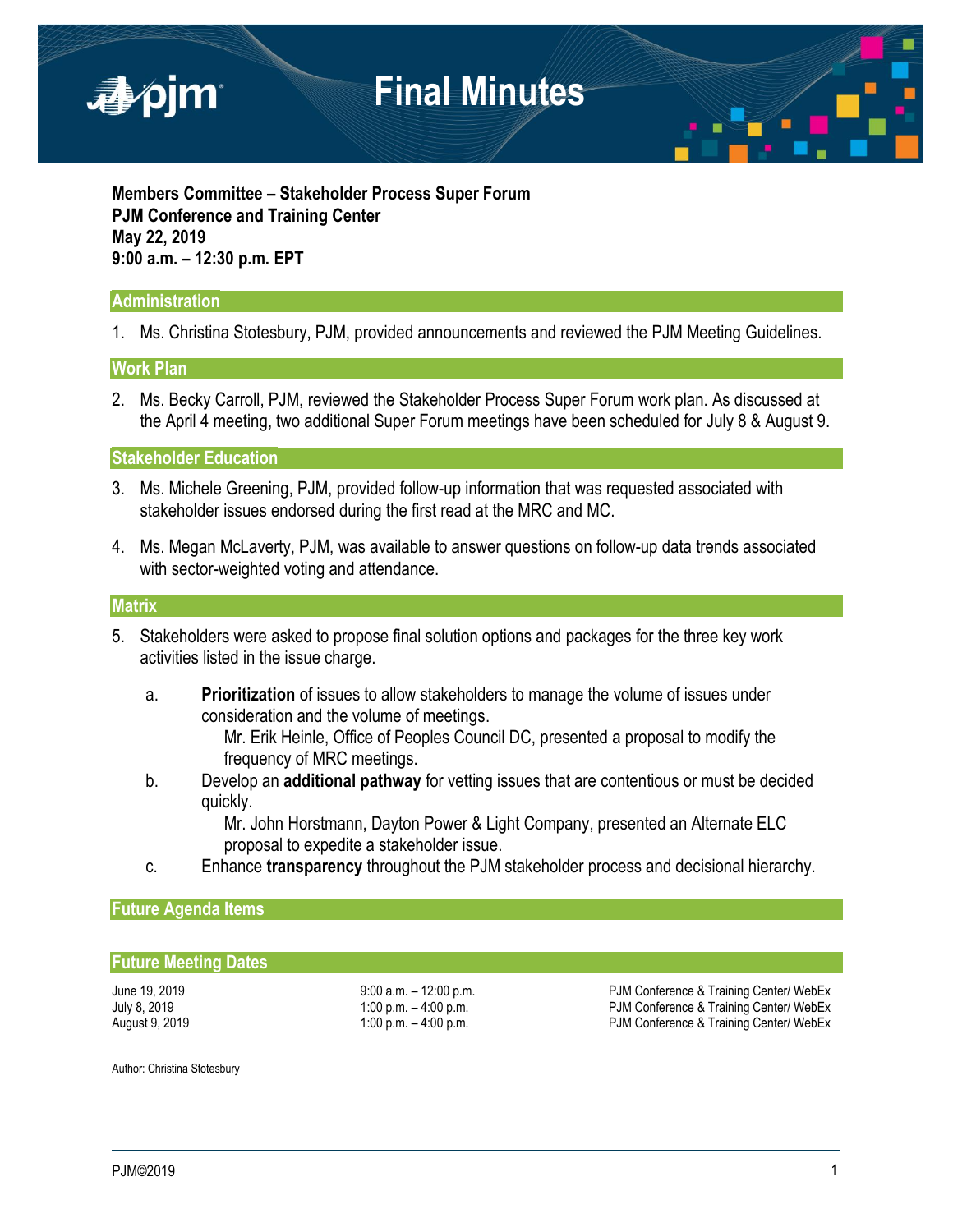

# **Final Minutes**

#### **In-Person Attendance**

Carroll, Rebecca (Chair) **PJM Interconnection, LLC** Not Applicable Not Applicable Anders, David **PJM Interconnection, LLC**<br> **D'Alessandris.** Lou **Primes Explorers** FirstEnergy Solutions Corp

#### **Phone or Web-Ex Attendance**

Stotesbury, Christina (Secretary) and PJM Interconnection, LLC<br>
Anders, David Mot Applicable POM Interconnection, LLC D'Alessandris, Lou **FirstEnergy Solutions Corp.** Transmission Owner<br>
Fabiano, Janell **Fabiano, Interconnection, LC** Transmission Owner<br>
POM Interconnection, LLC PJM Interconnection, LLC Foladare, Kenneth **Tangibl** Tangibl Not Applicable Not Applicable Foley, Sheila **PJM Interconnection, LLC PJM Interconnection, LLC** Not Applicable Ford, Adrien **Electric Distributor** Comminion Electric Cooperative **Electric Distributor** Electric Distributor Greening, Michele **Not Applicable** PJM Interconnection, LLC Not Applicable Not Applicable Horstmann, John **Dayton Power & Light Company (The)** Transmission Owner Lieberman, Steven and American Municipal Power, Inc. The Steven and Selectric Distributor Controller and American Municipal Power, Inc. The Selectric Distributor McLaverty, Megan and PJM Interconnection, LLC PJM Interconnection, LLC Not Applicable O'Connell, Robert **PPGI Fund A/B Development, LLC** Generation Owner Scarpignato, David Calpine Energy Services, L.P. Generation Owner Generation Owner Sweeney, Rory **GT Power Group** GT Power Group Not Applicable

Bainbridge, Tom **FirstEnergy Solutions Corp.**<br>Benchek. Jim **FirstEnergy Solutions Corp.** Transmission Owner Corp. Transmission Owner American Transmission Systems, Inc. Bennett, Stephen **Bullet Connection, CLC** Broadconnection, LLC<br>Brodbeck, John **PDP Renewables North America, LLC** Connection of the Supplier EDP Renewables North America, LLC **Communist Constructs** Other Supplier Brown, Halley **Burns & McDonnell** Not Applicable Not Applicable Bruce, Susan **McNees Wallace & Nurick LLC** Not Applicable Not Applicable Burdis, Tim **Example 2018** PDM Interconnection, LLC Not Applicable Not Applicable Carmean, Gregory OPSI Not Applicable Carrado, Regina **PECO Energy Company Transmission Owner** Transmission Owner Chmielewski, Brian **PROCETT CONSTANDIER EXAM Interconnection, LLC** Not Applicable Not Applicable<br>Chocarro Aguirrebengoa, Iker **ELON** Climate & Renewables North America, Inc. **Concept Conferention Cyner** E.ON Climate & Renewables North America, Inc. Colbert, Cathleen **NRG Power Marketing LLC NRG Power Marketing LLC Colbert, Cathleen** Other Supplier Davis, James **Disk and Science Communist Communist Communist Communist Communist Communist Communist Communist Communist Communist Communist Communist Communist Communist Communist Communist Communist Communist Communist C** DeLosa, Joseph **DE Public Service Commission** Not Applicable Not Applicable Depillo, Raymond **PSEG Energy Resources and Trade LLC Properties Account Container Supplier** Other Supplier Dolan, Ryan **American Municipal Power, Inc. American Municipal Power**, Inc. **Electric Distributor** Electric Distributor Domian, Christin **Duquesne Light Company Transmission Owner** Transmission Owner Dugan, Chuck **East Kentucky Power Cooperative, Inc.** Transmission Owner Cooperative, Inc. Durinsky, Mike **FirstEnergy Solutions Corp.** Transmission Owner Edmondson, Lucy **North Carolina Utilities Commission** Not Applicable Not Applicable Feller, John **PPL Electric Utilities Corp.** dba PPL Utilities Transmission Owner Filomena, Guy **Customized Energy Solutions, Ltd.** Not Applicable Not Applicable Fitch, Neal **NRG Power Marketing LLC** CHA NAG POWER AT A Generation Owner Gahimer, Michael **IN Office of Utility Consumer Counselor International Consumer Counselor** End User Customer George, Brian **Federal Energy Regulatory Commission** Commission Federal Energy Regulatory Commission Commission Commission Commission Commission Commission Commission Commission Commission Commission Commission Commission ConEdison Energy, Inc. Greiner, Gary **Exercise State Heart Convertse Convertse And Trade LLC** Christener, Carl Christener Supplier<br>Princes and Trade Commission Christener Commission<br>Not Applicable Hanser, Erik Michigan Public Service Commission Heinle, Frederick **End User Customer** Office of the People's Counsel **End User Customer** End User Customer Hendrzak, Chantal **Example 2018** PJM Interconnection, LLC Not Applicable Not Applicable Herel, Suzanne **Not Applicable** PJM Interconnection, LLC Not Applicable Not Applicable Herman, Michael **PJM Interconnection, LLC** Not Applicable Not Applicable Hoatson, Tom **Riverside Generating, LLC Container Supplier** Other Supplier Hohenshilt, Jennifer **Talen Energy Marketing, LLC** Generation Owner Horning, Lynn **Not Applicable** Customized Energy Solutions, Ltd. Not Applicable Not Applicable Horton, Dana **Appalachian Power Company Transmission Owner** Transmission Owner